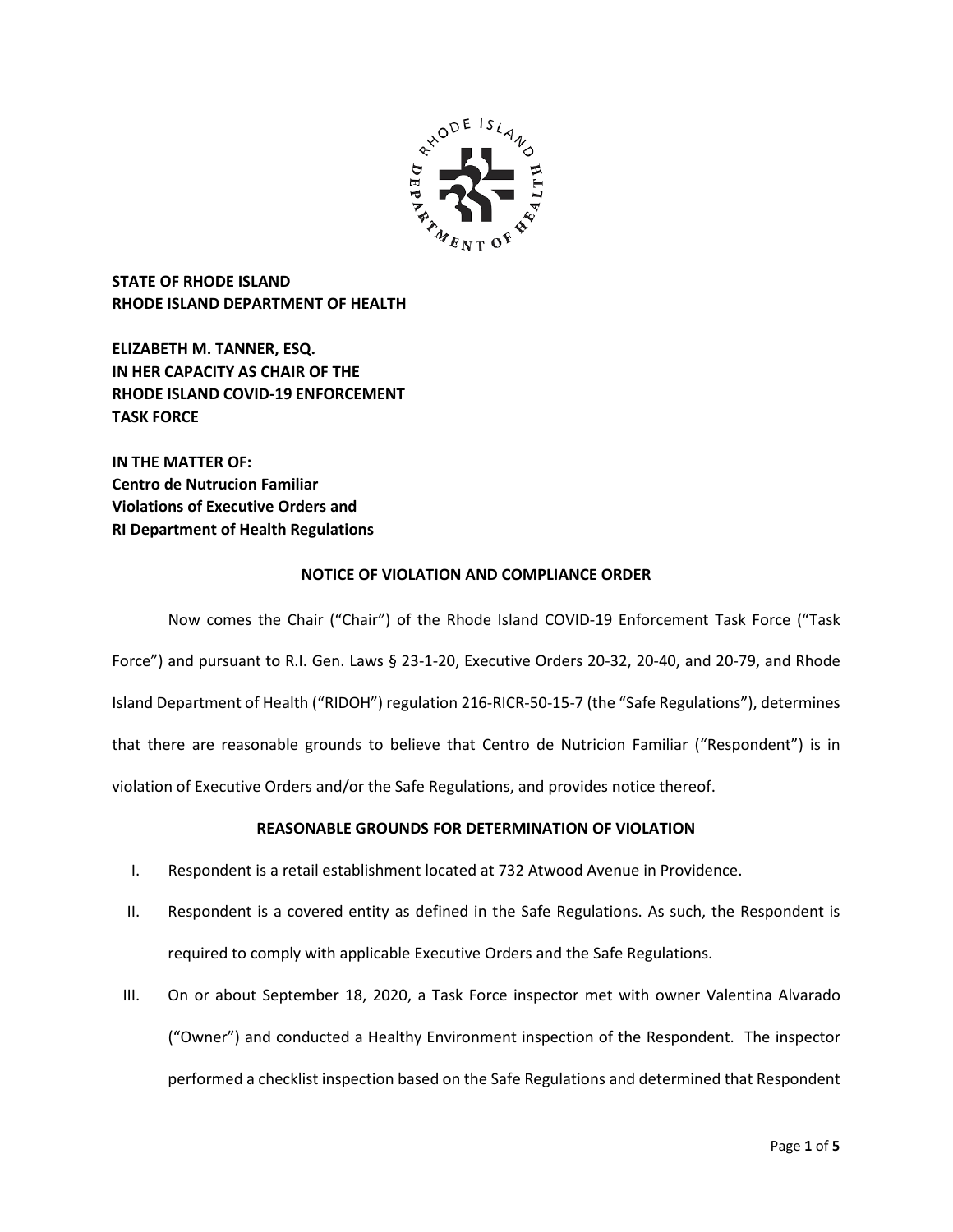scored a 3/11 for overall requirements. After the inspection, the inspector spent approximately forty-five (45) minutes with the Respondent to help it achieve full compliance. This included a recommendation to the Respondent on how to access www.ReopeningRI.com and the relevant websites for the Executive Orders, rules, regulations, and guidance. The Respondent stated that they would comply. The Respondent was also advised that an inspector would conduct a reinspection in the near future.

- IV. On or about September 29, 2020, the same Task Force inspector conducted a reinspection of the Respondent. The inspector met with the Owner and again performed a checklist inspection based on the Safe Regulations. The inspector determined that the Respondent again scored a 3/11 for overall requirements and had not made any attempts toward achieving compliance since the inspection of September 18, 2020.
- V. Therefore, as a result of the Respondent's continued failure to comply with applicable Executive Orders and the Safe Regulations, and in the absence of any other information to rebut the allegations above, RIDOH has drawn the conclusion that the above allegations are true, and the Respondent is not in compliance with applicable Executive Orders and/or the Safe Regulations.

#### **ALLEGED VIOLATIONS**

The following alleged violations stem from the September 29, 2020 reinspection.

- I. Respondent is in violation of Section  $7.4.1(A)(1)$  of the Safe Regulations, which requires each covered entity to develop, maintain, and ensure compliance with a written plan for the safe operation of the establishment. Upon request, Respondent could not produce a written plan.
- II. Respondent is in violation of Section 7.4.1(A)(8) of the Safe Regulations, which requires all covered entities to maintain an employee work log that identifies the full name, phone number, and the date and time of all shifts worked by each employee. This work log must be maintained for at least thirty (30) days. Upon request, Respondent could not produce an employee work log.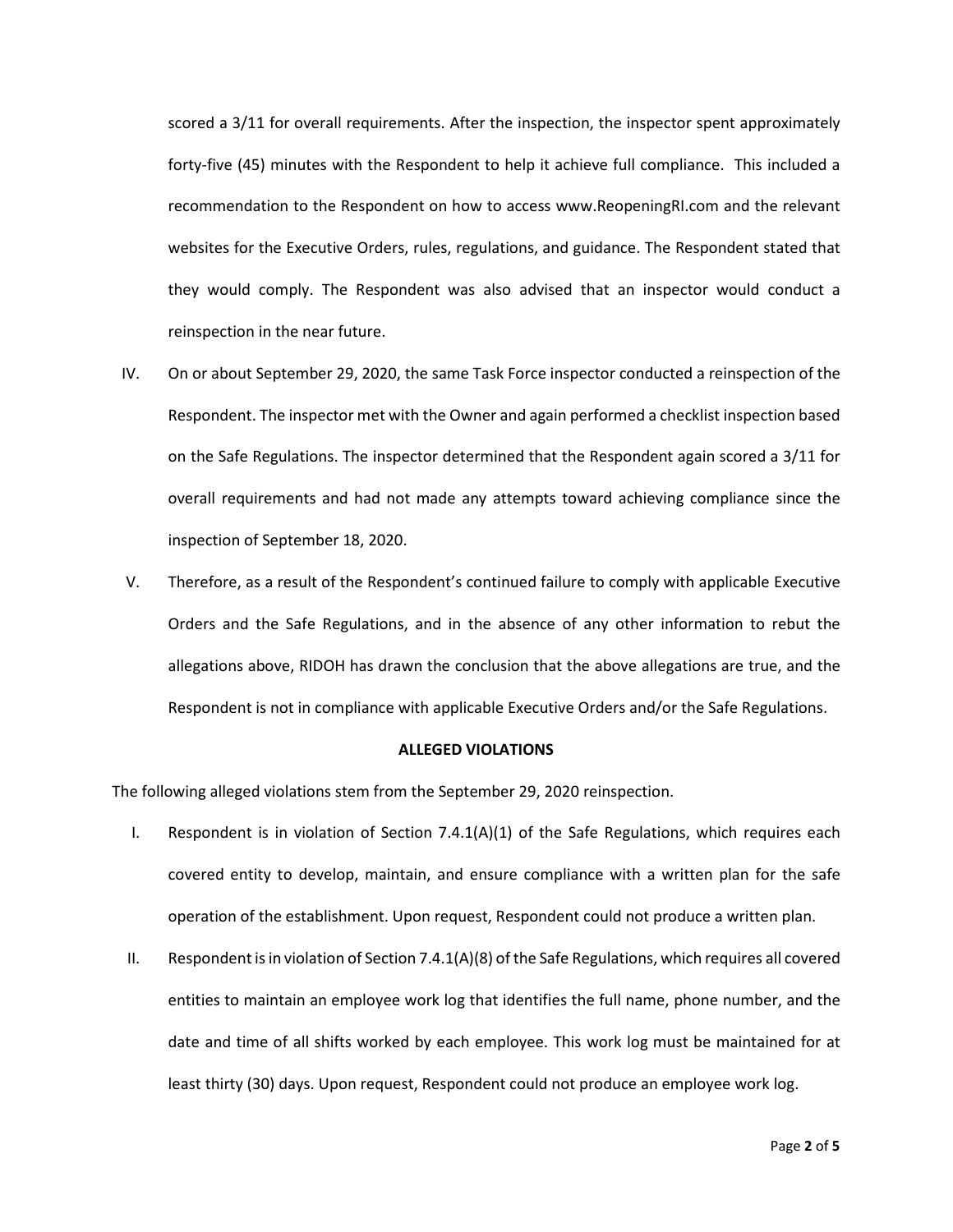- III. Respondent is in violation of Sections 7.4.1(A)(6) & (7) of the Safe Regulations, which require each covered entity to ensure the performance of environmental cleaning of its establishments once per day and to maintain records documenting such environmental cleaning. Upon request, the Respondent could not produce the required records.
- IV. Respondent is in violation of Section 7.4.1(A)(6) of the Safe Regulations, which requires each covered entity to clean commonly touched surfaces, such as shared workstations, elevator buttons, door handles and railings in accordance with CDC guidance for specific industries. The Respondent admitted that it did not clean commonly touched surfaces in accordance with CDC guidance.
- V. Respondent is in violation of Section 7.4.1(A)(2) of the Safe Regulations, which requires each covered entity to implement and ensure compliance with screening of all individuals entering its establishment(s) at any time for any reason. Upon inquiry, the Respondent admitted that it did not conduct entry screening. In addition, there were no posters visible at or near the entrance concerning entry screening.
- VI. Respondent is in violation of Section 7.4.1(A)(4) of the Safe Regulations, which requires each covered entity to ensure the placement of posters or signs at entry to its establishments educating any individual at the establishment concerning entry screening, required physical distancing, use of cloth face coverings, and other subjects as provided in guidance issued by RIDOH. The inspector observed that none of the required information was posted at the entry to the establishment and concluded, therefore, that the Respondent failed to ensure the placement of required posters.
- VII. Respondent is in violation of Section 7.4.1(A)(5) of the Safe Regulations, which requires all covered entities to ensure that their establishments have their restrooms open, and that they have running water and are stocked with hand soap. If access to restrooms or running water is limited, the establishment shall ensure ready access to hand sanitizer at all times. The inspector observed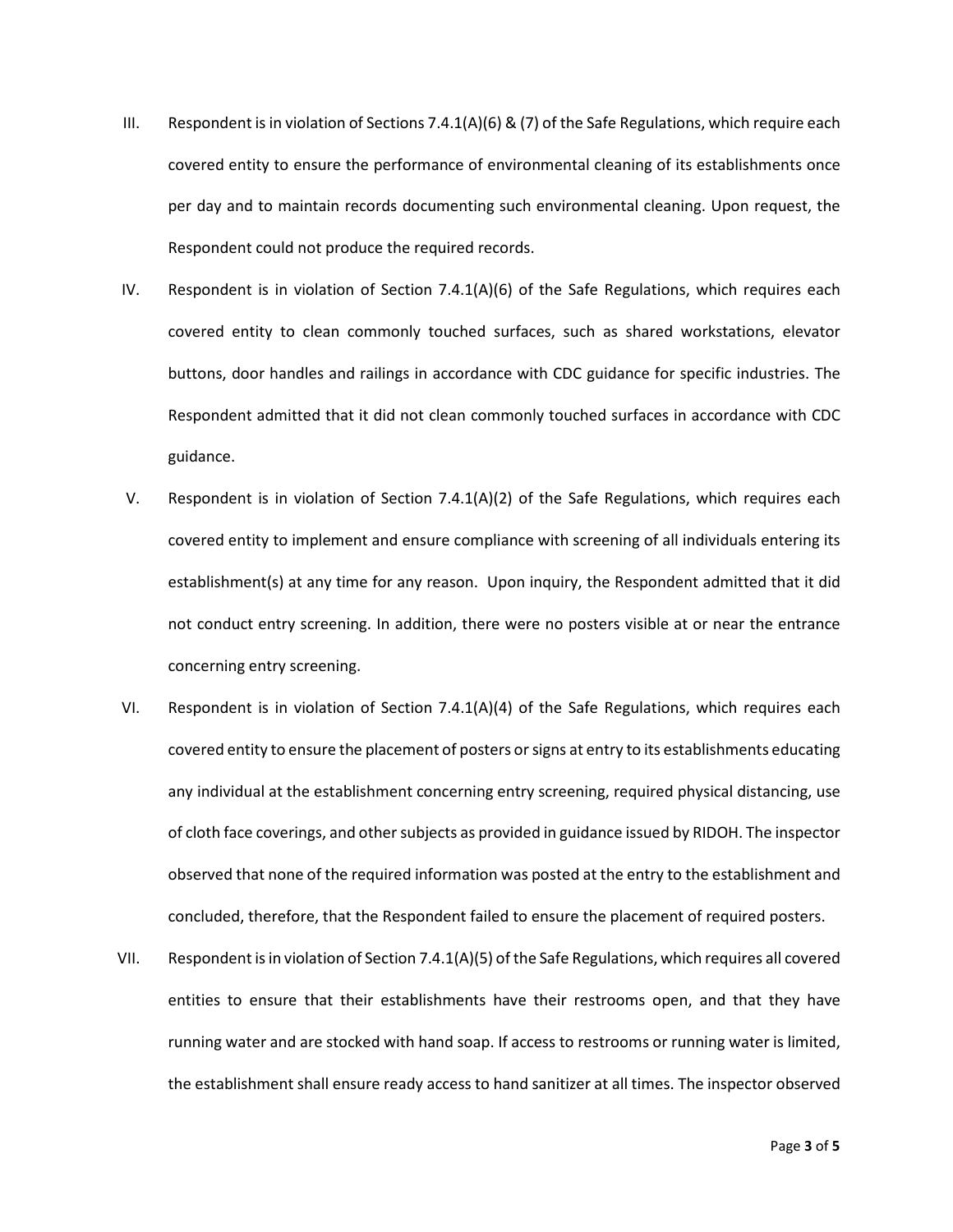that the Respondent did not have its restrooms open and it did not have ready access to hand sanitizer available.

VIII. Respondent is in violation of Section 7.4.1(A)(1)(a) of the Safe Regulations, which requires establishments to ensure compliance with a plan that includes procedures relative to, among other things, physical distancing at all times, to the extent feasible, and additional measures to be taken in high traffic, communal, or other areas where physical distancing is not feasible. As stated, above, Respondent admitted to not having the required plan and the inspector observed that there were no measures in place to ensure that physical distancing was maintained.

#### **ORDER**

It is hereby ORDERED, that on or before the tenth  $(10<sup>th</sup>)$  day from service of this Notice of Violation and Compliance Order, Respondent shall remedy the above cited violations and come into full compliance with applicable Executive Orders and Regulations, by fulfilling the conditions as set forth below:

- I. Respondent shall develop, maintain, and ensure compliance with a written plan for the safe operation of the establishment.
- II. Respondent shall maintain an employee work log that identifies the full name, phone number, and the date and time of all shifts worked by each employee. This work log must be maintained for at least thirty (30) days.
- III. Respondent shall ensure the performance of environmental cleaning of its establishment once per day and maintain records documenting such environmental cleaning.
- IV. Respondent shall clean all high touch surfaces in accordance with CDC guidelines, in accordance with its specific industry, and maintain records documenting such cleaning.
- V. Respondent shall implement and ensure compliance with screening of all individuals entering its establishment(s) at any time for any reason.